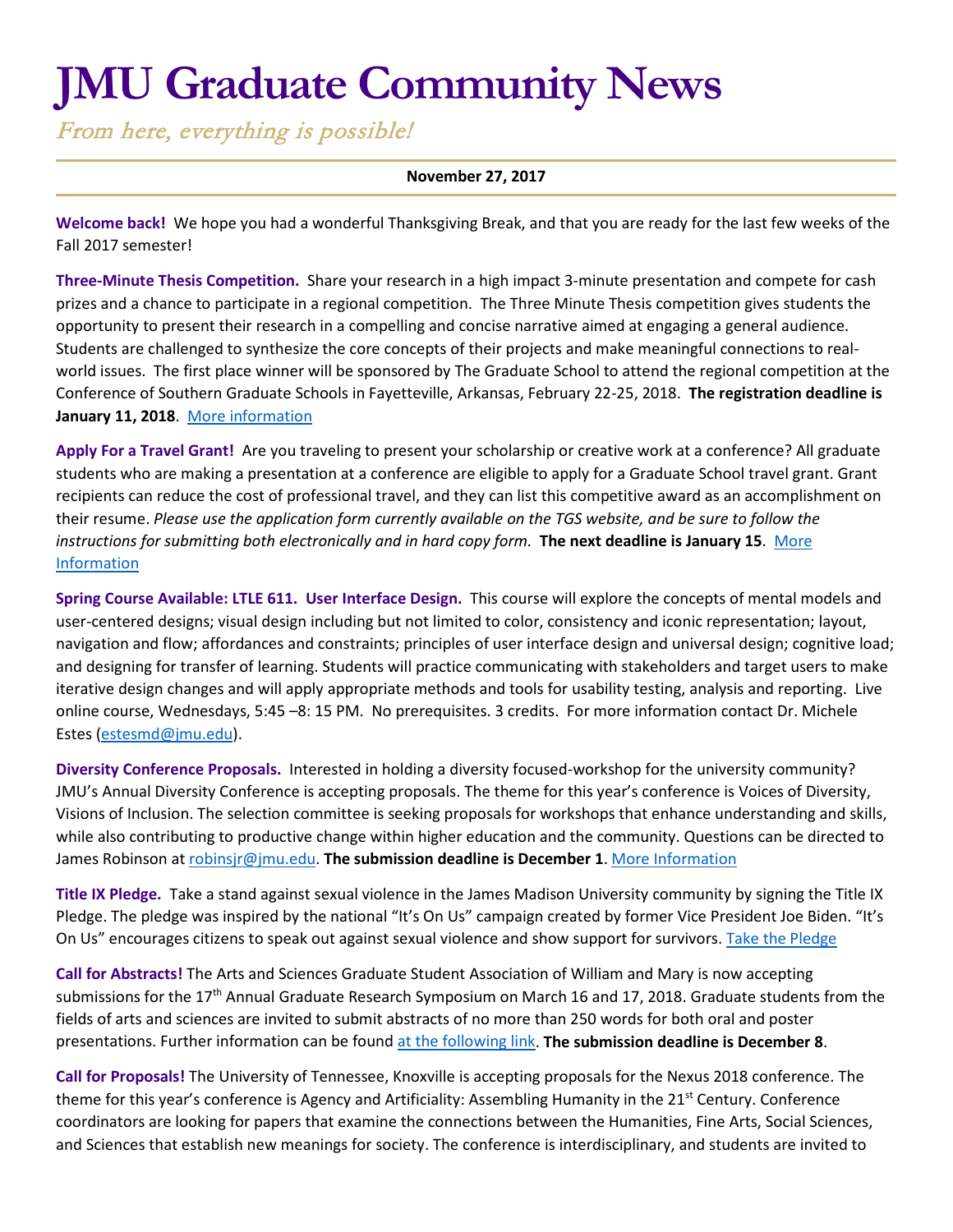submit presentation proposals even if their panels or papers are not directly related to the theme. **The deadline to submit your 250 word abstract is January 5th.** Please send submissions and any questions to [utnexus@gmail.com.](mailto:utnexus@gmail.com)

**IDEA Program Applications:** The Office of Access & Inclusion is accepting proposals for the Innovative Diversity Efforts Award (IDEA) Program. Individuals, departments, units, or groups are invited to submit proposals that would test innovative ideas and/or develop sustainable activities that would enrich the diversity of James Madison. University. Winners may receive a grant of up to \$4,000 to fund their project. **The application deadline is Monday, January 15, 2018.** [More Information](http://www.jmu.edu/diversity/programs-and-events/idea.shtml)

**Hotel Madison Now Taking Reservations!** Do your family and friends need a place to stay for May commencement? Hotel Madison is now taking reservations for May 2018! Located on South Main Street, the hotel will offer various room types, including deluxe king, studio king, one bedroom suites, presidential suites, and more[. More information](http://www.hotelmadison.com/)

**Need a Job?** Currently, there are 11 graduate assistantships, 18 student positions, as well as 7 wage positions, for which graduate students might qualify, posted on JMU's [Joblink.](https://joblink.jmu.edu/)

### **Upcoming Events & Deadlines**

- **NaNoWriMo Write-In.** November is National Novel Writing Month! In partnership with Shenandoah Valley Writers, the Massanutten Regional Library will be hosting a write-in. Bring your pens, papers, laptops, and coffee and work on your writing in a quiet space. **November 27**, 6 pm*, Massanutten Regional Library*. [More Information](https://downtownharrisonburg.org/downtown-calendar/)
- **Harrisonburg: The Musical**. In this semester's studio seminar, students in Musical Theater, Music, and History, are writing short musical scenes and songs inspired by images of historical Harrisonburg and the people and historical events connected to these images. **December 1**, 7:30 pm, *Court Square Theatre*. [More information](https://www.jmu.edu/events/ivs/2017/12-01-harrisonburg-musical.shtml)
- **General Assembly Preview**. In preparation for Virginia's upcoming General Assembly session, members of the Harrisonburg and JMU community are invited to a watch party that previews what is in store for Virginia's natural landscapes and resources in 2018. Attendees will have the opportunity to ask panelists questions and participate in the regional strategy conversation. Coffee and a light breakfast will be served. **December 2**, 8:30 am, *The Hub Coworking (128 West Bruce Street, Harrisonburg).* [Register Here](https://urldefense.proofpoint.com/v2/url?u=https-3A__www.eventbrite.com_e_general-2Dassembly-2Dpreview-2Dtickets-2D39228262790&d=DwMFaQ&c=eLbWYnpnzycBCgmb7vCI4uqNEB9RSjOdn_5nBEmmeq0&r=O7LiNJilwLXI57AXHxp7cg&m=RMK1a9xmkPziGIwMe_MSRXnSklFAT16BWEzyTNZBz-Q&s=LYQjnjFvTrCipoe3PA8ibYHvX-CRDmhlxgDeWznyHx0&e=)
- **Mystery of the Christmas Star**. One of the John C. Wells Planetarium's most popular events of the year. The program retells the story of the three wise men and the star they followed to find baby Jesus. After the show, audiences will also have a chance to view a simulation of the Shenandoah Valley sky, highlighting the positions of stars, constellations, and planets that they can see in their own backyard! December  $2 - 17$ , John C. Wells Planetarium. Various show times[. Show Times & More Info](http://www.jmu.edu/events/planetarium/12/3-christmas-star-returns.shtml)
- **GSA Ugly Holiday Sweater Party**. Grab your ugly holiday sweater and join the GSA for one last social event of the semester. There will be treats, ugly sweaters, and a holiday movie! **December 6**, 6 pm, *Graduate Center (Madison Hall 4000)*. For more information contact [gsa@jmu.edu](mailto:gsa@jmu.edu) .
- **Three Minute Thesis Workshop**. The Graduate School will be holding a workshop for individuals interested in participating in JMU's first Three Minute Thesis Competition. Head to the Cohen Graduate Student Professional Development Center for information on the competition and examples of strong presentations. **December 7**, 6 pm, *Graduate Center (Madison Hall 4000).* For more information contac[t grad@jmu.edu](mailto:grad@jmu.edu) .
- **Dancescapes**. JMU's premier dance ensemble will perform contemporary choreography by nationally and internationally known guest artists, as well as award-winning dance faculty members. **December 7 – 10**, *Forbes Center*. Various show times. [Purchase Tickets](http://www.jmu.edu/forbescenter/events/2017/12/07-dancescapes.shtml)
- **Graduate Commencement**. **December 15**, 7 pm, *Wilson Hall Auditorium*. [More Information](http://www.jmu.edu/commencement/generalinformation.shtml)

For additional events of possible interest, regularly check<http://www.jmu.edu/events>